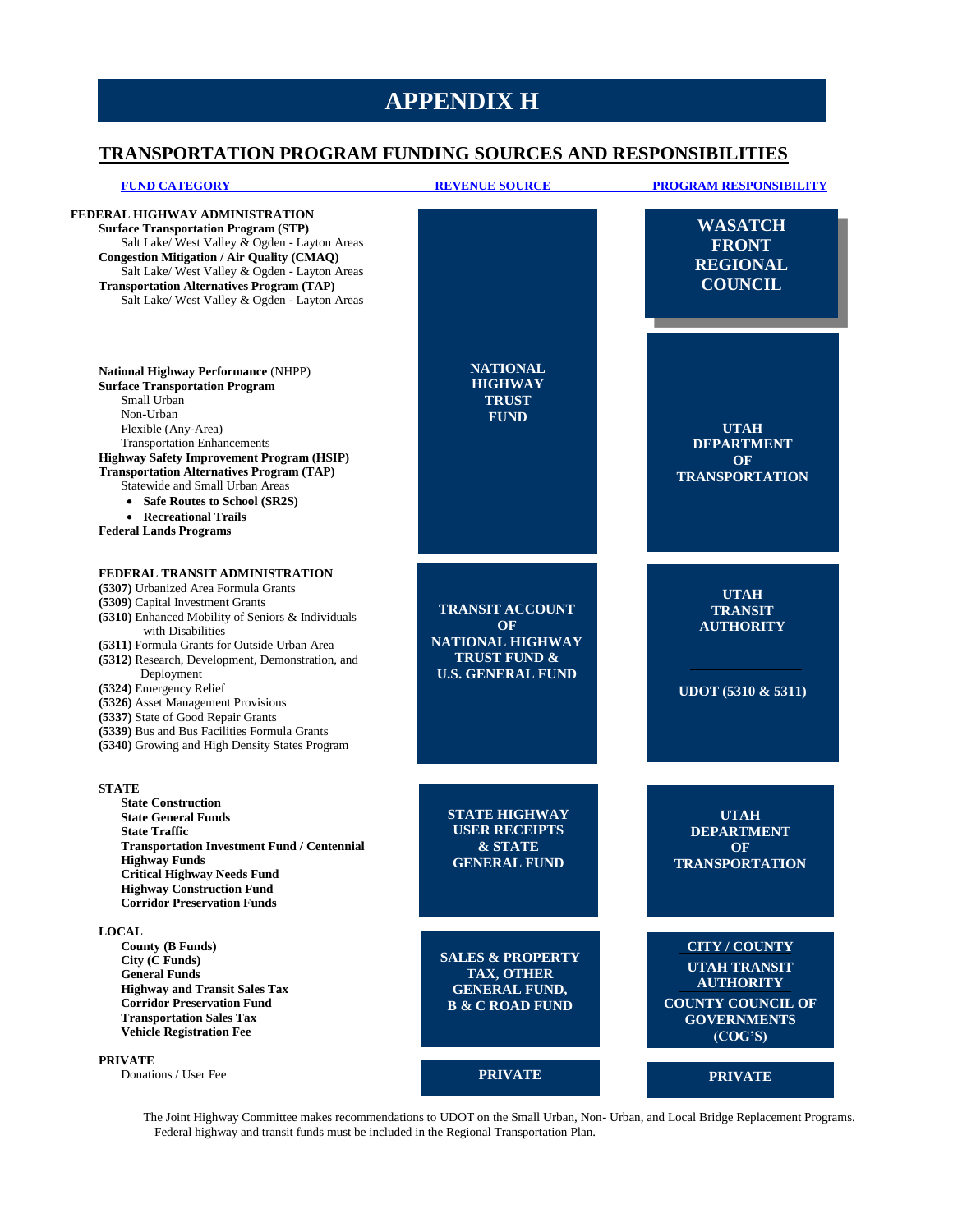## **POTENTIAL FUNDING SOURCES FOR TRANSPORTATION PROJECTS**

| <b>TRANSPORTATION</b><br><b>PROGRAM</b>                     | <b>FUNDING</b><br><b>AGENCY</b> | <b>DESCRIPTION</b>                                                                                                                                                                                                                                                                    | <b>REQUIREMENT FOR USE</b>                                                                                                                                                                                                                                                                                                                                                                                                                                                                                                                                                         |
|-------------------------------------------------------------|---------------------------------|---------------------------------------------------------------------------------------------------------------------------------------------------------------------------------------------------------------------------------------------------------------------------------------|------------------------------------------------------------------------------------------------------------------------------------------------------------------------------------------------------------------------------------------------------------------------------------------------------------------------------------------------------------------------------------------------------------------------------------------------------------------------------------------------------------------------------------------------------------------------------------|
| National Highway<br>Performance<br>Program (NHPP)           | <b>FHWA</b>                     | To provide support for the<br>condition and performance of<br>the National Highway System<br>(NHS), to provide support for<br>the construction of new facilities<br>on the NHS, and to ensure that<br>investments of Federal-aid funds<br>support and achieve<br>performance targets. | 1. May be used on construction of,<br>1.<br>and operational improvements for, a<br>Federal-aid highway not on the NHS<br>and construction of a transit project<br>eligible for assistance under the FTA if,<br>(a) such project is in the same corridor<br>and in proximity to, a fully access<br>controlled NHS highway (b)<br>improvements will improve the level of<br>service on the fully access controlled<br>highway and improve regional travel,<br>(c) improvements are more cost-<br>effective than work on the NHS<br>highway would be to provide the same<br>benefits. |
| Surface<br>Transportation<br>Program - Urban<br>(STP)       | <b>FHWA</b><br>(WFRC)           | For transportation facility<br>improvements ranging from<br>rehabilitation of existing<br>facilities to new construction.<br>May also be used for transit<br>capital improvements and<br>ridesharing promotion.                                                                       | 1.<br>May be used on any road not<br>functionally classified as local or rural<br>minor collector in the Metropolitan<br>Area.<br>Must be consistent with Long Range<br>2.<br>and Short Range Elements of<br>Transportation Plan, except for minor<br>projects.<br>3.<br>Initiation of projects by local officials<br>through MPO.<br>Environmental impact evaluation.<br>4.                                                                                                                                                                                                       |
| Surface<br>Transportation<br>Program - Small<br>Urban (STP) | <b>FHWA</b>                     | For transportation facility<br>improvements ranging from<br>rehabilitation of existing<br>facilities to new construction.<br>May also be used for transit<br>capital improvements and<br>ridesharing promotion                                                                        | Funds may be spent on projects within<br>1.<br>cities that have a population between<br>5,000 and 50,000 and are outside of an<br>urbanized area.<br>2.<br>Local jurisdictions can apply for these<br>funds through the Joint Highway<br>Committee (JHC)                                                                                                                                                                                                                                                                                                                           |
| Surface<br>Transportation<br>Program - Non<br>Urban (STP)   | <b>FHWA</b>                     | For transportation facility<br>improvements ranging from<br>rehabilitation of existing<br>facilities to new construction.<br>May also be used for transit<br>capital improvements and<br>ridesharing promotion                                                                        | Funds may be spent on projects within<br>1.<br>cities that have a population less than<br>5,000.<br>2.<br>Local jurisdictions can apply for these<br>funds through the Joint Highway<br>Committee (JHC).                                                                                                                                                                                                                                                                                                                                                                           |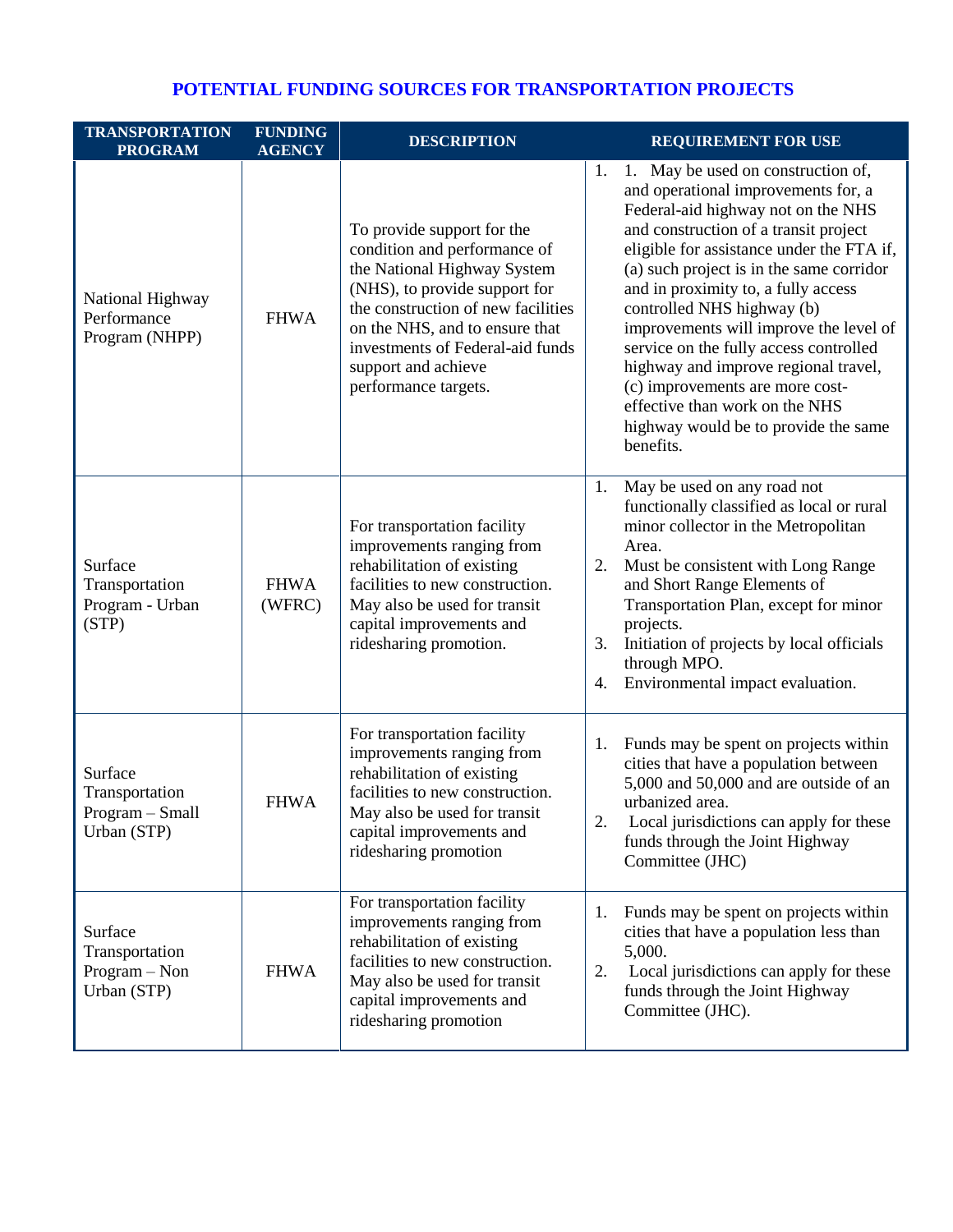| <b>TRANSPORTATION</b><br><b>PROGRAM</b>                  | <b>FUNDING</b><br><b>AGENCY</b> | <b>DESCRIPTION</b>                                                                                                                                                                                                                                                                                                   | <b>REQUIREMENT FOR USE</b>                                                                                                                                                                                                                                                                                                                                                                                                                                                                                                                                                                                                                                                                              |
|----------------------------------------------------------|---------------------------------|----------------------------------------------------------------------------------------------------------------------------------------------------------------------------------------------------------------------------------------------------------------------------------------------------------------------|---------------------------------------------------------------------------------------------------------------------------------------------------------------------------------------------------------------------------------------------------------------------------------------------------------------------------------------------------------------------------------------------------------------------------------------------------------------------------------------------------------------------------------------------------------------------------------------------------------------------------------------------------------------------------------------------------------|
| Surface<br>Transportation<br>Program - Flexible<br>(STP) | <b>FHWA</b>                     | Provide flexible funding that<br>may be used by the State and<br>localities for projects on any<br>Federal-aid eligible highway,<br>transit capital project, and intra-<br>city and intercity bus facilities.                                                                                                        | May be used on any road not<br>1.<br>functionally classified as local or rural<br>minor collector in the Metropolitan<br>Area.<br>Must be consistent with Long Range<br>2.<br>and Short Range Elements of<br>Transportation Plan, except for minor<br>projects.<br>3.<br>Initiation of projects by local officials<br>through MPO.                                                                                                                                                                                                                                                                                                                                                                      |
| Congestion<br>Mitigation/Air<br>Quality (CMAQ)           | <b>FHWA</b><br>(WFRC)           | For transportation-related<br>projects that significantly reduce<br>emissions in non-attainment<br>areas.                                                                                                                                                                                                            | Projects must contribute to the<br>1.<br>attainment of air quality standards<br>(reducing emissions) in the region.<br>Projects that increase capacity for<br>2.<br>single occupancy vehicles are not<br>allowed.<br>3.<br>Projects in the State Implementation<br>Plan for clean air attainment should<br>receive priority.                                                                                                                                                                                                                                                                                                                                                                            |
| Transportation<br><b>Alternatives Program</b><br>(TAP)   | <b>FHWA</b>                     | Provide funding for programs<br>and projects defined as<br>transportation alternatives,<br>including on- and off-road<br>pedestrian and bicycle facilities,<br>infrastructure projects for<br>improving non-driver access to<br>public transportation and<br>enhanced mobility, community<br>improvement activities. | Construction, planning, and design of<br>1.<br>on-road and off-road trail facilities for<br>pedestrians, bicyclists, and other non-<br>motorized forms of transportation,<br>including sidewalks, bicycle<br>infrastructure, pedestrian and bicycle<br>signals, traffic calming techniques,<br>lighting and other safety-related<br>infrastructure, and transportation<br>projects to achieve compliance with the<br>Americans with Disabilities Act<br>2.<br>Construction, planning, and design of<br>infrastructure-related projects and<br>systems that will provide safe routes<br>for non-drivers, including children,<br>older adults, and individuals with<br>disabilities to access daily needs |
| Safe Routes to<br>Schools                                | Included in the TAP<br>Program  | Intended to make walking and<br>bicycling to school safe and<br>more appealing.                                                                                                                                                                                                                                      | Program will enable and encourage<br>1.<br>children, including those with<br>disabilities, to walk and bicycle to<br>school.<br>Funds to also facilitate the planning,<br>2.<br>development and implementation of<br>projects that will improve safety, and<br>reduce traffic, fuel consumption and air<br>pollution in the vicinity of schools.                                                                                                                                                                                                                                                                                                                                                        |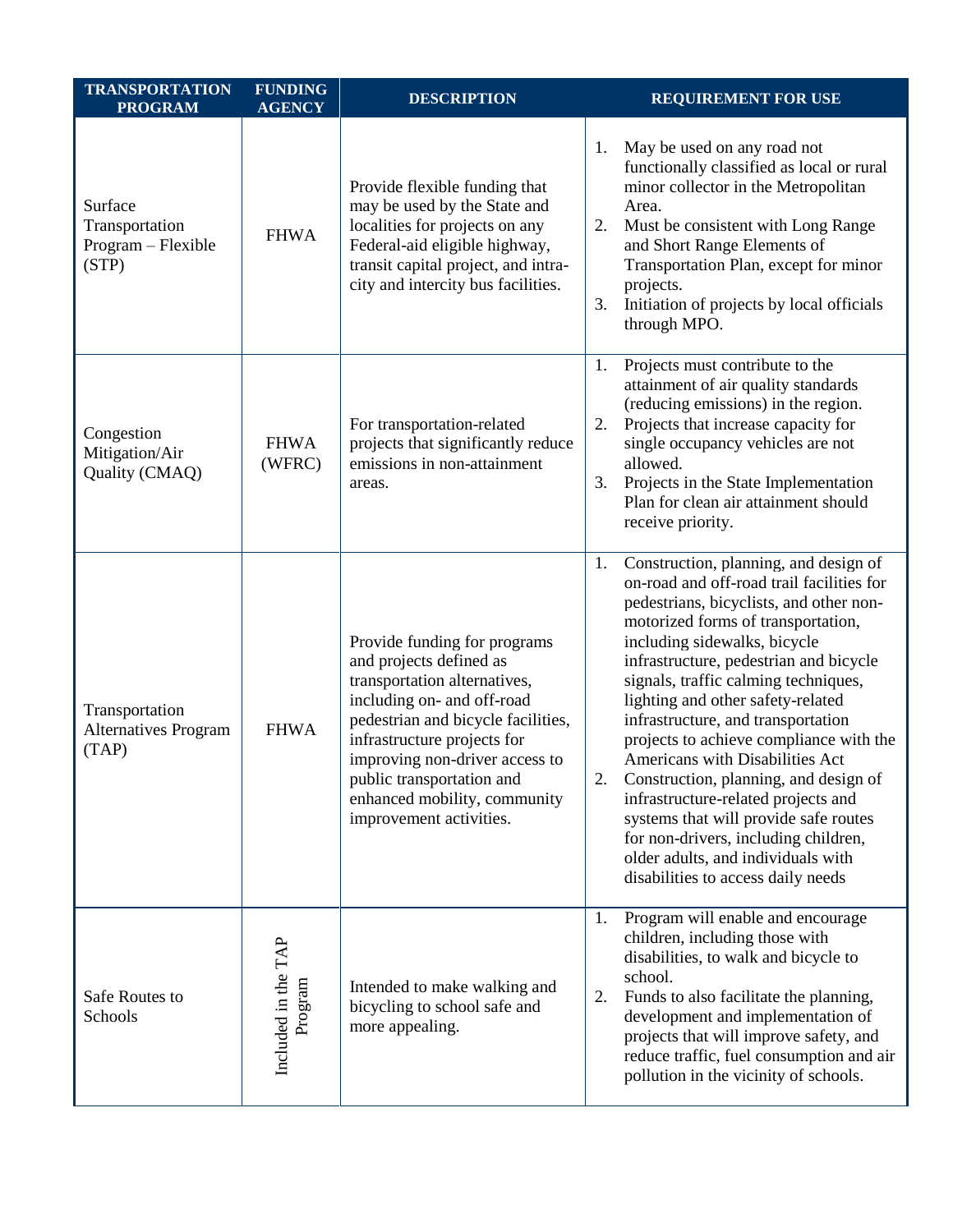| <b>TRANSPORTATION</b><br><b>PROGRAM</b>                                  | <b>FUNDING</b><br><b>AGENCY</b>               | <b>DESCRIPTION</b>                                                                                                                                                                                                                                                         | <b>REQUIREMENT FOR USE</b>                                                                                                                                                                                                                                                                                                                                                                                                                                                                                                                                                |
|--------------------------------------------------------------------------|-----------------------------------------------|----------------------------------------------------------------------------------------------------------------------------------------------------------------------------------------------------------------------------------------------------------------------------|---------------------------------------------------------------------------------------------------------------------------------------------------------------------------------------------------------------------------------------------------------------------------------------------------------------------------------------------------------------------------------------------------------------------------------------------------------------------------------------------------------------------------------------------------------------------------|
| <b>Recreational Trails</b><br>Program                                    | Included in the TAP<br>Program                | To maintain and restore trails,<br>develop trailside and trailhead<br>facilities, acquire easements or<br>land for trails, and to construct<br>new trails.                                                                                                                 | May be used to provide and maintain<br>1.<br>recreational trails for motorized and<br>non-motorized recreational tail uses.<br>2.<br>May be used to improve or construct<br>trailside and trailhead facilities,<br>including provisions to facilitate access<br>for people with disabilities.                                                                                                                                                                                                                                                                             |
| Interstate -<br>Maintenance<br>Program (IM)                              | Discontinued                                  | For the resurfacing, restoration,<br>and rehabilitation of the Federal-<br>Aid Interstate System.                                                                                                                                                                          | Limited to Federal-Aid Interstate<br>1.<br>System.<br>2.<br>Environmental impact evaluation.<br>3.<br>May not be used to add capacity or<br>construct new interchanges.                                                                                                                                                                                                                                                                                                                                                                                                   |
| National Highway<br>System (NHS)                                         | Discontinued                                  | To provide an interconnected<br>system of principal arterial<br>routes which serve major<br>population centers, airports,<br>public transportation facilities,<br>and other intermodal<br>transportation facilities. May<br>also be used for transit oriented<br>projects. | May be used on construction of, and<br>operational improvements for, a<br>Federal-aid highway not on the NHS<br>and construction of a transit project<br>eligible for assistance under the FTA if,<br>(a) such project is in the same corridor<br>and in proximity to, a fully access<br>controlled NHS highway (b)<br>improvements will improve the level of<br>service on the fully access controlled<br>highway and improve regional travel,<br>(c) improvements are more cost-<br>effective than work on the NHS<br>highway would be to provide the same<br>benefits. |
| <b>Bridge Replacement</b><br>Program                                     | uded in<br>STP<br>gram<br>Inclu<br>the<br>Pro | For replacement of substandard<br>bridges.                                                                                                                                                                                                                                 | 1.<br>Can be used for bridges on all streets,<br>both on and off Federal-Aid Systems.<br>Bridges must have a 20-foot span and a<br>2.<br>rating of less than 50 using bridge<br>evaluation procedures.                                                                                                                                                                                                                                                                                                                                                                    |
| <b>Equity Bonus</b><br>(Minimum<br>Guarantee)                            | Discontinued                                  | For projects eligible for all other<br>federal highway programs.                                                                                                                                                                                                           | Ensures that each State receives a<br>1.<br>specific share of funding based on its<br>federal gas tax receipts                                                                                                                                                                                                                                                                                                                                                                                                                                                            |
| Surface<br>Transportation<br>Program -<br>Transportation<br>Enhancements | Discontinued                                  | A mandatory ten percent of all<br>STP funds to be used for non-<br>traditional uses, including<br>pedestrian and bicycle facilities<br>and landscaping.                                                                                                                    | Enhancement projects will be selected<br>1.<br>by the State Transportation<br>Commission and by a UDOT appointed<br>committee. The committee will<br>include UDOT staff and persons from<br>around the state interested in non-<br>traditional transportation projects.                                                                                                                                                                                                                                                                                                   |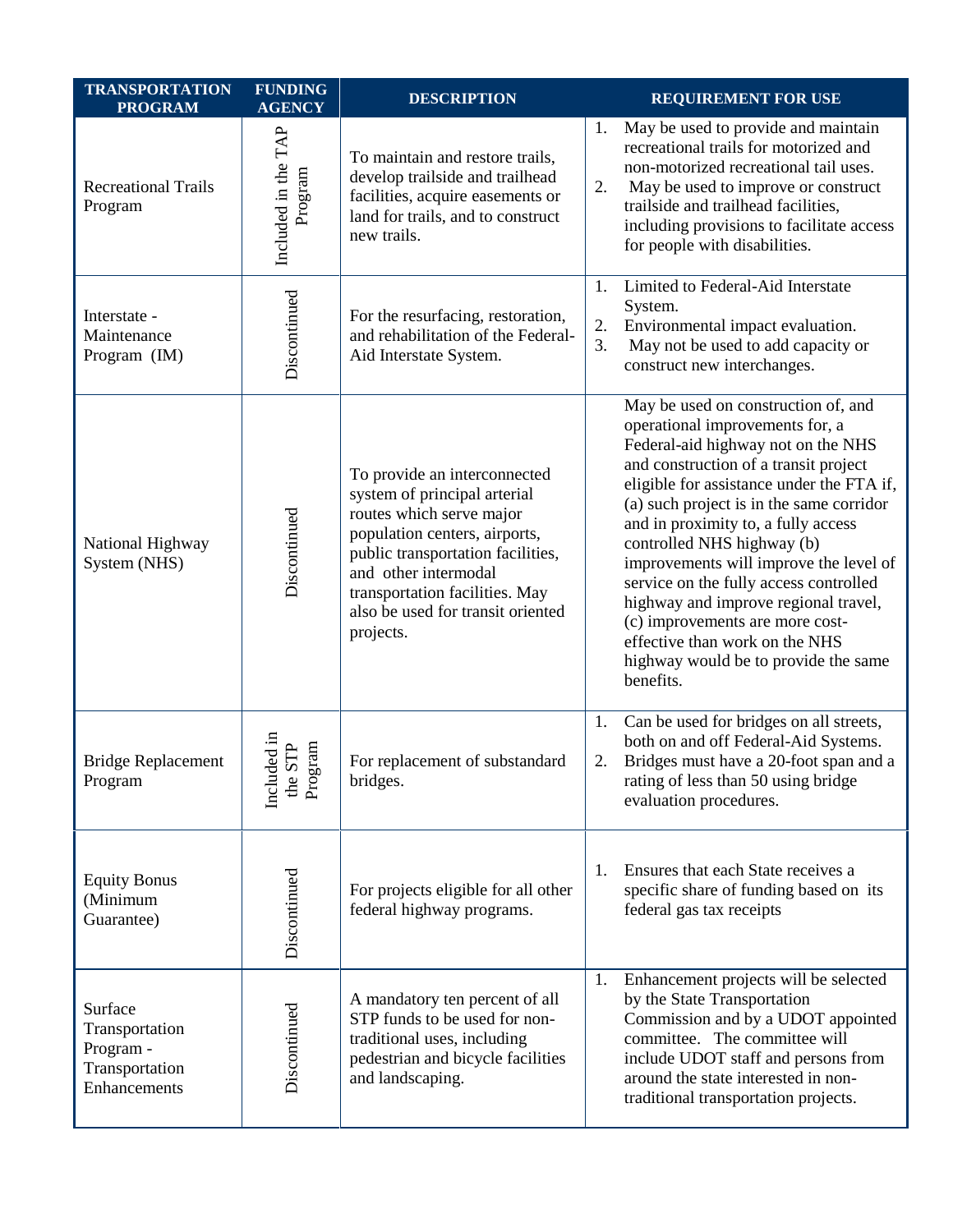| <b>TRANSPORTATION</b><br><b>PROGRAM</b>                | <b>FUNDING</b><br><b>AGENCY</b> | <b>DESCRIPTION</b>                                                                                                                                                                                                                                                                      | <b>REQUIREMENT FOR USE</b>                                                                                                                                                                                                                                                                                                                                                                                                                                                                                                               |
|--------------------------------------------------------|---------------------------------|-----------------------------------------------------------------------------------------------------------------------------------------------------------------------------------------------------------------------------------------------------------------------------------------|------------------------------------------------------------------------------------------------------------------------------------------------------------------------------------------------------------------------------------------------------------------------------------------------------------------------------------------------------------------------------------------------------------------------------------------------------------------------------------------------------------------------------------------|
| <b>High Priority</b><br>Projects (HPP)                 | Discontinued                    | Specific projects identified by<br>Congress. Nationally, there are<br>5,091 with 29 in Utah to receive<br>HPP funds. The projects have<br>been identified and will be<br>funded over the five years of<br>SAFETEA-LU.                                                                   | Funds can only be used for the<br>1.<br>particular project assigned<br>Funds are allocated to the States by<br>2.<br>project in accordance with the<br>following schedule of 20% in each of<br>the five fiscal years.<br>3.<br>Eligible activities for funds include<br>(i.e., studies, preliminary engineering,<br>construction, etc.)<br>Projects identified for HPP funds will<br>remain eligible for the funds unless<br>funds are re-authorized by Congress.                                                                        |
| Transportation<br>Improvement<br>Projects (TI)         | Discontinued                    | These funds were used as the<br>HPP funds above for specific<br>projects identified by Congress.<br>Nationally, there are 466 with 9<br>in Utah to receive TI funds. The<br>projects have been identified and<br>will be funded over the five<br>years of SAFETEA-LU.                   | Funds can only be used for the<br>1.<br>particular project assigned<br>Funds are allocated to the States by<br>2.<br>project in accordance with the<br>following schedule, 10% in the First<br>FY, 20% in the Second FY, 25% in<br>each of the Third & Forth FYs, and<br>20% in the Fifth FY.<br>3.<br>Eligible activities for funds include<br>(i.e., studies, preliminary engineering,<br>construction, etc.)<br>Projects identified for TI funds will remain<br>eligible for the funds unless funds are<br>re-authorized by Congress. |
| <b>Highway Safety</b><br>Improvement<br>Program (HSIP) | <b>FHWA</b>                     | For safety improvements to<br>roads, rail-highway crossings<br>including crossing devices, and<br>hazard elimination activities,<br>respectively.                                                                                                                                       | Funds set aside for safety may be used<br>1.<br>on any public road for any of the<br>activities of (rail-highway crossings<br>and hazard elimination activities).<br>2.<br>Funds may be used to carry out any<br>highway safety improvement project on<br>any public road or publicly owned<br>bicycle or pedestrian pathway or trail.                                                                                                                                                                                                   |
| Federal Lands<br>Programs                              | <b>FHWA</b>                     | The Federal Lands Highways<br>program provides for<br>transportation planning,<br>research, engineering, and<br>construction of highways, roads,<br>and parkways and transit<br>facilities that proved access to or<br>within public lands, national<br>parks, and Indian reservations. | Can be used to provide transportation<br>1.<br>engineering services for planning,<br>design, construction, and rehabilitation<br>of the highways and bridges providing<br>access to federally owned lands.<br>2.<br>May also provide training, technology,<br>and engineering services, pertaining to<br>public lands, national parks, and Indian<br>reservations.                                                                                                                                                                       |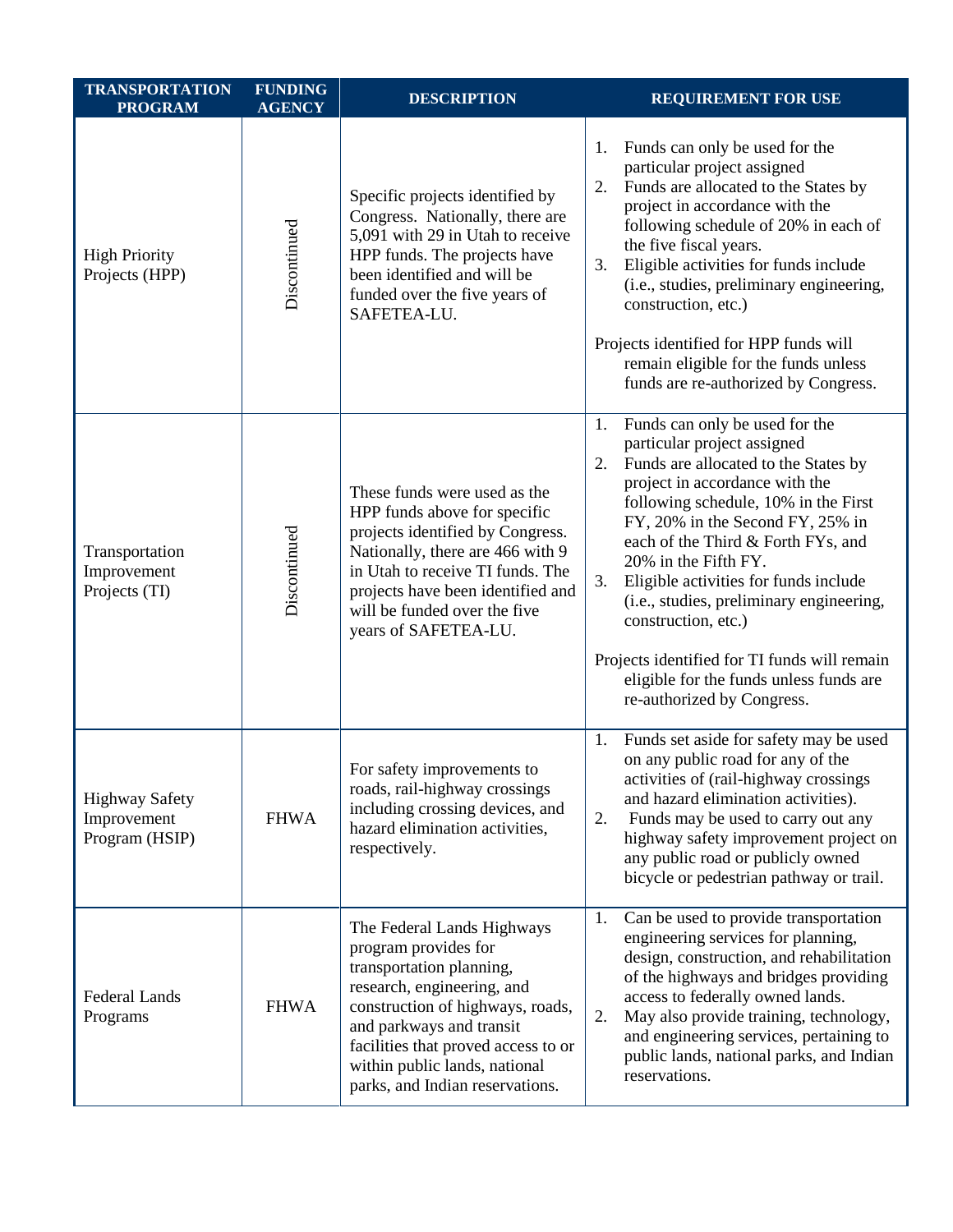| <b>TRANSPORTATION</b><br><b>PROGRAM</b>                | <b>FUNDING</b><br><b>AGENCY</b>                                           | <b>DESCRIPTION</b>                                                                                                                                      | <b>REQUIREMENT FOR USE</b>                                                                                                                                                                                                                                                                                                                                                                                                                             |
|--------------------------------------------------------|---------------------------------------------------------------------------|---------------------------------------------------------------------------------------------------------------------------------------------------------|--------------------------------------------------------------------------------------------------------------------------------------------------------------------------------------------------------------------------------------------------------------------------------------------------------------------------------------------------------------------------------------------------------------------------------------------------------|
| General Obligation<br><b>Bonds</b>                     | Counties,<br>Cities,<br>Towns, $&$<br>Improve<br>ment<br><b>Districts</b> | For capital improvements to<br>implement or improve<br>transportation facilities or other<br>public facilities.                                         | Voter approval is required.<br>1.<br>The taxing power of the jurisdiction is<br>2.<br>pledged to pay interest upon and retire<br>the debt.<br>Limits on the amount of bonded<br>3.<br>indebtedness a jurisdiction may incur is<br>established by state constitution or<br>statute. Counties are limited to two<br>percent of the reasonable fair cash<br>value of the taxable property within the<br>county and cities are limited to four<br>percent. |
| Section 5307<br>(Formerly Section 9)                   | <b>FTA</b>                                                                | Formula grants for public transit<br>capital improvements,<br>preventive maintenance, or<br>planning assistance.                                        | Urbanized area allocation based on<br>1.<br>population, population density, and<br>transit revenue miles.<br>May be used for preventive<br>2.<br>maintenance, capital improvements or<br>planning assistance.<br>Must be part of an approved Transit<br>3.<br>Development Program.                                                                                                                                                                     |
| Section 5309<br>(Formerly Section 3)                   | <b>FTA</b>                                                                | Discretionary grant funds for<br>bus or rail capital improvements<br>to implement or improve public<br>transit system.                                  | Must be part of an approved Transit<br>1.<br>Development Program.<br>Must be consistent with long range and<br>2.<br>short range transportation plan, goals,<br>and objectives.<br>Environmental impact evaluation.<br>3.<br>Restricted to capital improvements<br>4.<br>(purchase of equipment, construction of<br>maintenance facilities, etc.)                                                                                                      |
| Section 5310<br>(Formerly Section<br>$16(b)2$ Program) | <b>FTA</b>                                                                | Grants for capital expenditures<br>by private non-profit and public<br>agencies providing mobility for<br>Seniors and Individuals with<br>disabilities. | Must be used for capital expenditures,<br>1.<br>including purchase of vans or buses.<br>Must be recommended by UDOT<br>2.<br>review committee.<br>Recipients must coordinate service<br>3.<br>with other service providers in area.                                                                                                                                                                                                                    |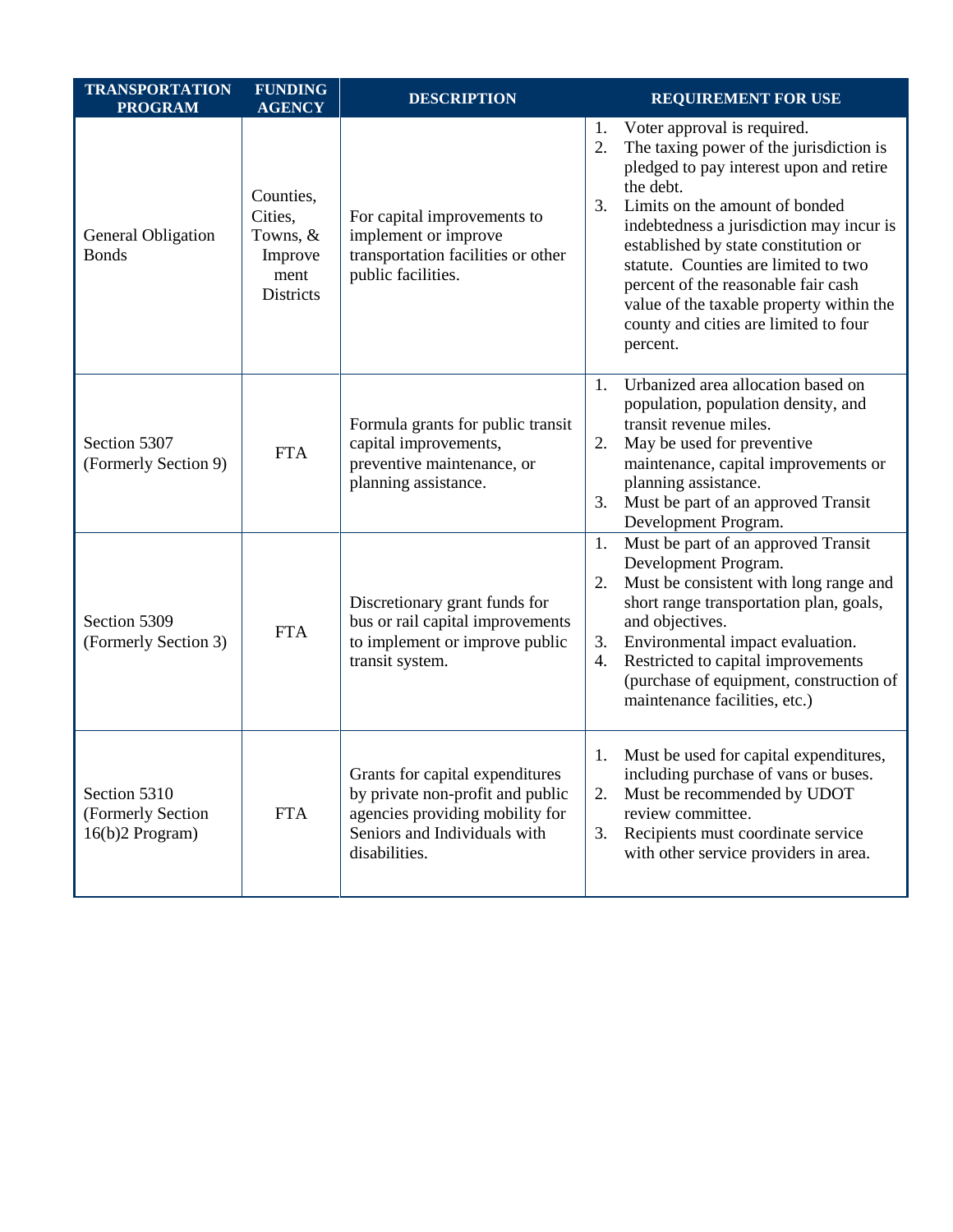| <b>TRANSPORTATION</b><br><b>PROGRAM</b> | <b>FUNDING</b><br><b>AGENCY</b> | <b>DESCRIPTION</b>                                                                                                                                                                                                                                                                                                                                                                                                                                                                                 | <b>REQUIREMENT FOR USE</b>                                                                                                                                                                                                                                                                                                                                                                                                                                                                                                          |
|-----------------------------------------|---------------------------------|----------------------------------------------------------------------------------------------------------------------------------------------------------------------------------------------------------------------------------------------------------------------------------------------------------------------------------------------------------------------------------------------------------------------------------------------------------------------------------------------------|-------------------------------------------------------------------------------------------------------------------------------------------------------------------------------------------------------------------------------------------------------------------------------------------------------------------------------------------------------------------------------------------------------------------------------------------------------------------------------------------------------------------------------------|
| Section 5311                            | <b>FTA</b>                      | To improve, initiate, or continue<br>public transportation service in<br>non-urbanized areas by<br>providing financial assistance<br>for operating and administrative<br>expenses and for the acquisition,<br>construction, and improvement<br>of facilities and equipment. Also<br>to provide technical assistance<br>for rural transportation<br>providers.                                                                                                                                      | Eligible recipient may include State<br>1.<br>agencies, local public bodies and<br>agencies thereof, nonprofit<br>organizations, Indian tribes, and<br>operators of public transportation<br>services, including intercity bus<br>service, in rural and small urban areas.<br>Private for-profit operators of transit or<br>2.<br>paratransit services may participate in<br>the program only through contracts<br>with eligible recipients.<br>Urbanized areas, as defined by the<br>3.<br>Bureau of the Census, are not eligible. |
| Section 5316                            | Discontinued                    | The purpose of this program is<br>to provide funding for local<br>programs that offer employment<br>related transportation and<br>support services focusing on low<br>income individuals, including<br>those who may live in the city<br>core and work in suburban<br>locations.                                                                                                                                                                                                                   | All candidate projects must be derived<br>1.<br>from the TDP.<br>2.<br>Components of this program:<br>The TDP will generate projects and<br>$\bullet$<br>needs.<br>At the TMA level there must be a<br>locally administered competitive<br>project selection process which<br>includes the MPO.<br>At the non-TMA level, the state<br>determines what projects are funded<br>involving two competitive processes:<br>Under 50,000 population areas.<br>a.<br>50,000 to 200,000 population areas.<br>b.                              |
| Section 5317                            | Discontinued                    | This is a new program initiated<br>under SAFETEA-LU. The two-<br>fold purpose of this program is<br>to encourage: 1) new services<br>and facility improvements to<br>address the transportation needs<br>of persons with disabilities and<br>2) services or facility<br>improvements that go beyond<br>those required by the Americans<br>with Disabilities Act. This grant<br>program establishes a<br>competitive process which can<br>fund capital and operating costs<br>of selected projects. | All candidate projects must be derived<br>1.<br>from the TDP.<br>2.<br>Components of this program:<br>The TDP will generate projects and<br>needs<br>At the TMA level there must be a<br>locally administered competitive<br>project selection process which<br>includes the MPO.<br>At the non-TMA level, the state<br>$\bullet$<br>determines what projects are funded<br>involving two competitive processes:<br>Under 50,000 population areas.<br>a.<br>50,000 to 200,000 population areas.<br>b.                               |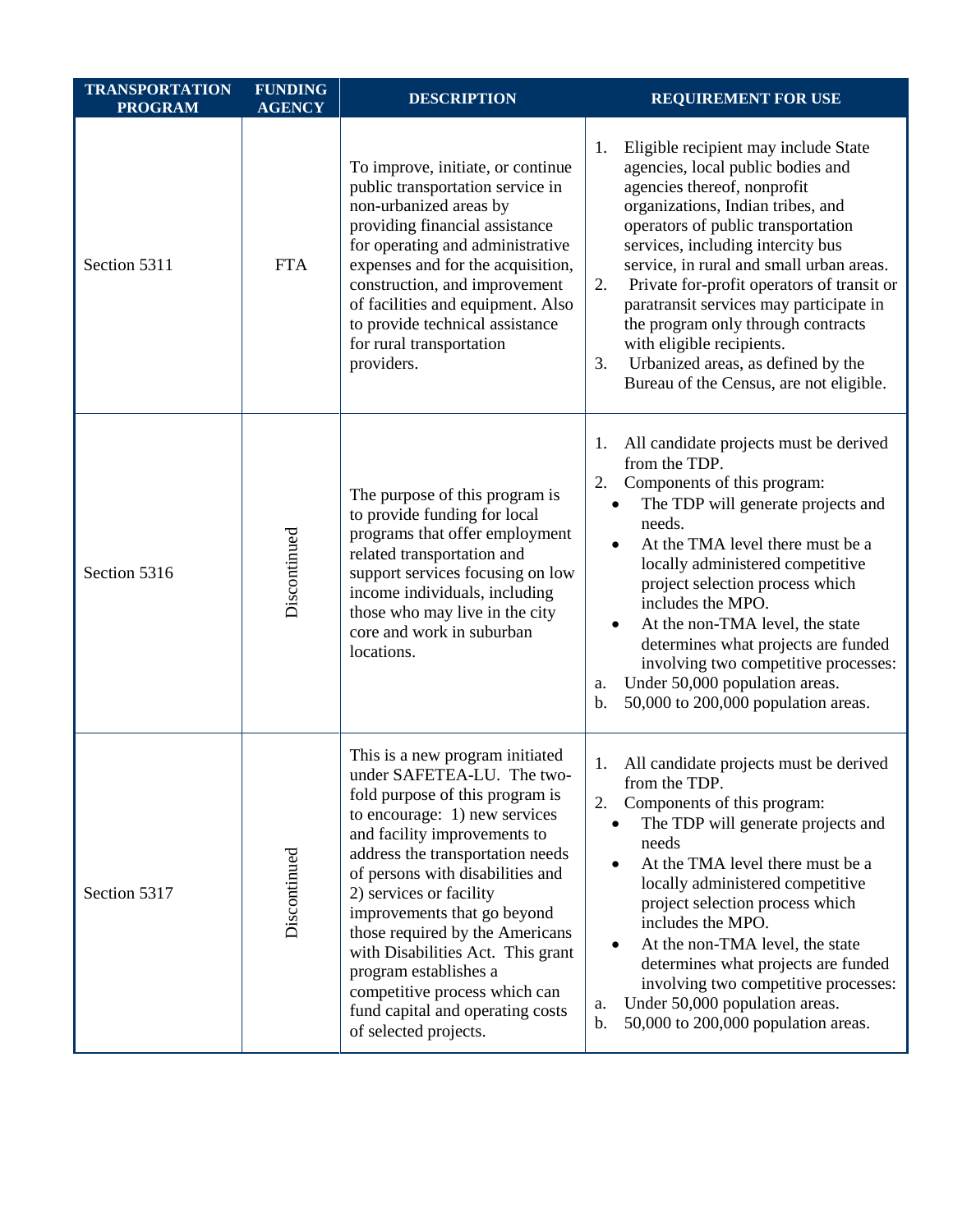| <b>TRANSPORTATION</b><br><b>PROGRAM</b> | <b>FUNDING</b><br><b>AGENCY</b> | <b>DESCRIPTION</b>                                                                                                                                                                                                                                                                                                                                                                                                                                                                                                                                                                                                                          | <b>REQUIREMENT FOR USE</b>                                                                                                                                                                                                                                                                                                                                                                                                                                                                                                                         |
|-----------------------------------------|---------------------------------|---------------------------------------------------------------------------------------------------------------------------------------------------------------------------------------------------------------------------------------------------------------------------------------------------------------------------------------------------------------------------------------------------------------------------------------------------------------------------------------------------------------------------------------------------------------------------------------------------------------------------------------------|----------------------------------------------------------------------------------------------------------------------------------------------------------------------------------------------------------------------------------------------------------------------------------------------------------------------------------------------------------------------------------------------------------------------------------------------------------------------------------------------------------------------------------------------------|
| Section 5320                            | Discontinued                    | The Alternative Transportation<br>in Parks and Public Lands<br>(ATPPL) program funds capital<br>and planning expenses for<br>alternative transportation<br>systems such as shuttle buses in<br>national parks and other federal<br>lands. Federal land management<br>agencies and State, local, and<br>tribal governments are eligible<br>recipients. The goals of the<br>program are to conserve natural,<br>historical, and cultural<br>resources; reduce congestion<br>and pollution; improve visitor<br>mobility and accessibility;<br>enhance visitor experience; and<br>ensure access to all, including<br>persons with disabilities. | The main categories of evaluation criteria<br>used were demonstration of need,<br>visitor mobility and experience<br>benefits, environmental benefits, and<br>operational efficiency and financial<br>sustainability. The types of projects<br>selected include purchase of buses for<br>new transit service, replacement of old<br>buses and trams, construction of a<br>bicycle and pedestrian pathway, ferry<br>dock replacement, intelligent<br>transportation system components, and<br>planning studies.                                     |
| Section 5339                            | <b>FTA</b>                      | The objective of the Alternatives<br>Analysis program (49 U.S.C.<br>5339) is to assist in financing the<br>evaluation of all reasonable<br>modal and multimodal<br>alternatives and general<br>alignment options for identified<br>transportation needs in a<br>particular, broadly defined travel<br>corridor.                                                                                                                                                                                                                                                                                                                             | Eligible applicants include public<br>1.<br>agencies, including States;<br>municipalities and other subdivisions<br>of States; public agencies and<br>instrumentalities of one or more States;<br>and public corporations, boards, and<br>commissions established under State<br>law. Applicant must have legal,<br>financial, and technical capacity to<br>carry out proposed project and maintain<br>facilities and equipment purchased with<br>Federal assistance. Private non-profit<br>organizations are not directly eligible<br>recipients. |
| Section 5340                            | <b>FTA</b>                      | The SAFETEA-LU Conference<br>Report instructs FTA to merge<br>the urbanized area amounts for<br>the 5307 and 5340 formulas into<br>a single apportionment.                                                                                                                                                                                                                                                                                                                                                                                                                                                                                  | The distribution or sub-allocation of<br>1.<br>Sections 5307 and 5340 funds within<br>an urbanized area is a local<br>responsibility. In those urbanized areas<br>with more than one grantee or<br>designated recipient, FTA expects local<br>officials, operating through the<br>Metropolitan Planning Organization<br>(MPO) and the designated recipient, to<br>determine the sub-allocation together.<br>The sub-allocation should be<br>determined fairly and rationally<br>through a process agreeable to<br>recipients.                      |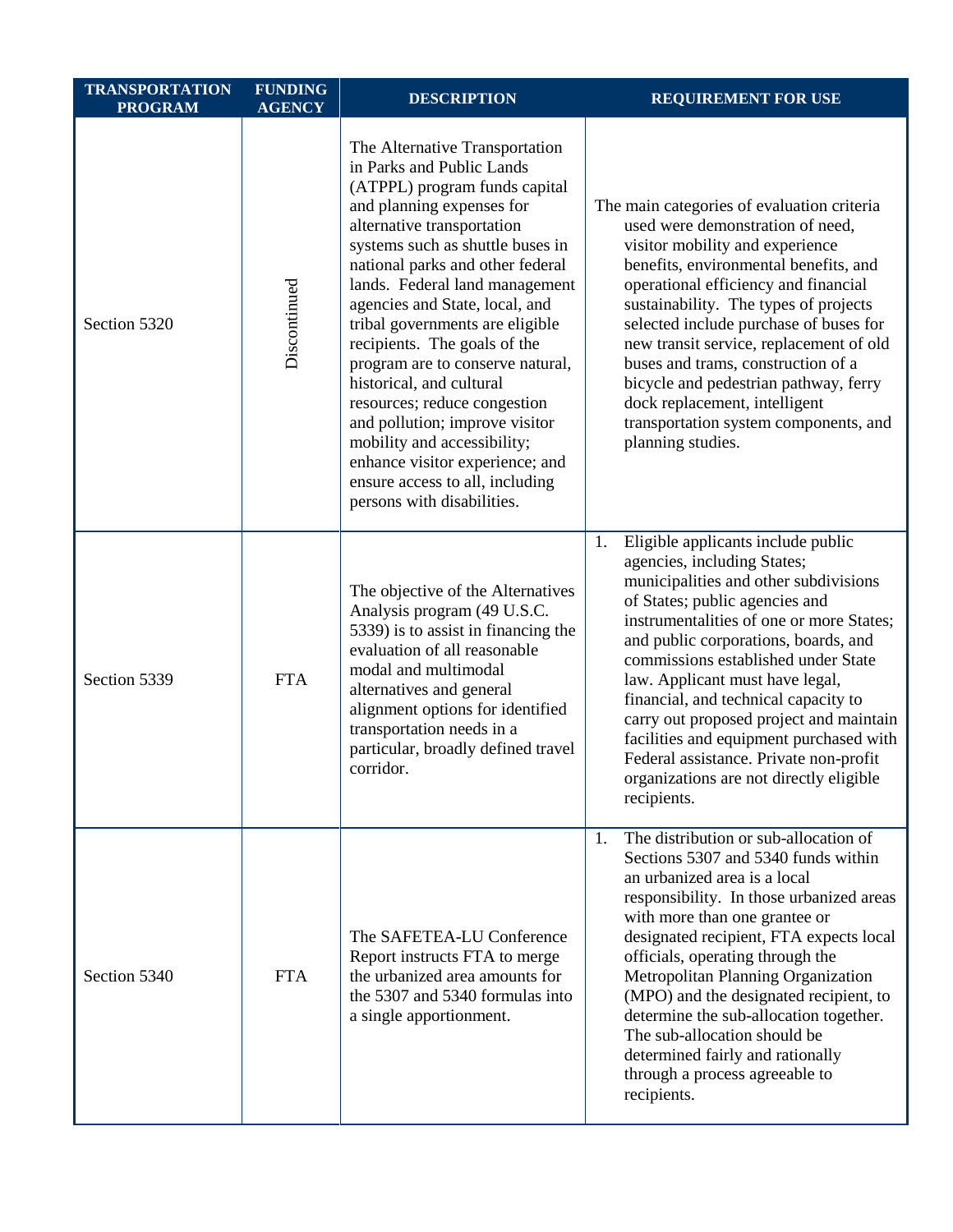| <b>TRANSPORTATION</b><br><b>PROGRAM</b>                                                            | <b>FUNDING</b><br><b>AGENCY</b> | <b>DESCRIPTION</b>                                                                                                                                                                                                                          | <b>REQUIREMENT FOR USE</b>                                                                                                                                                                                                                                                                                                                                                                                                                                                                                                                                                                                                                                                |
|----------------------------------------------------------------------------------------------------|---------------------------------|---------------------------------------------------------------------------------------------------------------------------------------------------------------------------------------------------------------------------------------------|---------------------------------------------------------------------------------------------------------------------------------------------------------------------------------------------------------------------------------------------------------------------------------------------------------------------------------------------------------------------------------------------------------------------------------------------------------------------------------------------------------------------------------------------------------------------------------------------------------------------------------------------------------------------------|
| Economic<br><b>Development Grants</b>                                                              | <b>EDA</b>                      | For public facilities such as<br>access roads to industrial parks,<br>or to other economically<br>significant locations.                                                                                                                    | Must fulfill a pressing need of the area<br>1.<br>and tend to improve opportunity for<br>successfully establishing or expanding<br>industrial or commercial plants or<br>facilities.<br>Must assist in creation of long term<br>2.<br>employment opportunities.<br>Must benefit long term unemployed,<br>3.<br>members of low income families or<br>further the objectives of Economic<br>Opportunity Act of 1964.                                                                                                                                                                                                                                                        |
| Community<br>Development Block<br><b>Grant</b> (Entitlement<br>and Discretionary<br>Grants) (CDBG) | <b>HUD</b>                      | For acquisition, construction of<br>certain public works facilities<br>and improvements, parking<br>facilities, pedestrian malls and<br>walkways, curb, gutter,<br>sidewalks, signs, lighting, and<br>other transportation<br>appurtenance. | Entitlement grants allocated to cities<br>1.<br>with populations in excess of 50,000,<br>or counties with population in excess of<br>200,000 or central cities in SMSA's<br>with populations of under 50,000.<br>Discretionary grants (small cities)<br>2.<br>allocated to all counties or units of<br>general local government, except<br>metropolitan cities and urban counties.<br>Projects must be shown to principally<br>3.<br>benefit persons of low and moderate<br>income, meet an urgent public health or<br>safety need, and eliminate slum or<br>blight.<br>Highway expenditures have to be in<br>4.<br>support of broader community<br>development programs. |
| Safe Sidewalks<br>Program                                                                          | <b>State</b>                    | For sidewalk construction on<br>roads on the state system.                                                                                                                                                                                  | Must only be used on state roads.<br>1.<br>Funds allocated by formula to each<br>2.<br>county, prioritized by the UDOT<br>District, and selected by a statewide<br>committee.                                                                                                                                                                                                                                                                                                                                                                                                                                                                                             |
| State Motor Vehicle,<br>Motor Fuel, Other<br><b>Highway User Taxes</b><br>and Fees                 | <b>State</b>                    | For construction, improvement,<br>or maintenance of state highway<br>system.                                                                                                                                                                | May be used throughout the State.<br>1.<br>Projects are selected at the discretion of<br>2.<br>the State.<br>Must be approved by the Utah State<br>3.<br>Transportation Commission.                                                                                                                                                                                                                                                                                                                                                                                                                                                                                       |
| <b>State General Fund</b>                                                                          | <b>State</b>                    | For construction, improvement,<br>or maintenance of state highway<br>system. Also used to pay for<br>bonding.                                                                                                                               | May be used throughout the State.<br>1.<br>Projects are selected at the discretion of<br>2.<br>the State.<br>Must be approved by the Utah State<br>3.<br>Transportation Commission.<br>State Legislature must appropriate each<br>4.<br>year.<br>1.                                                                                                                                                                                                                                                                                                                                                                                                                       |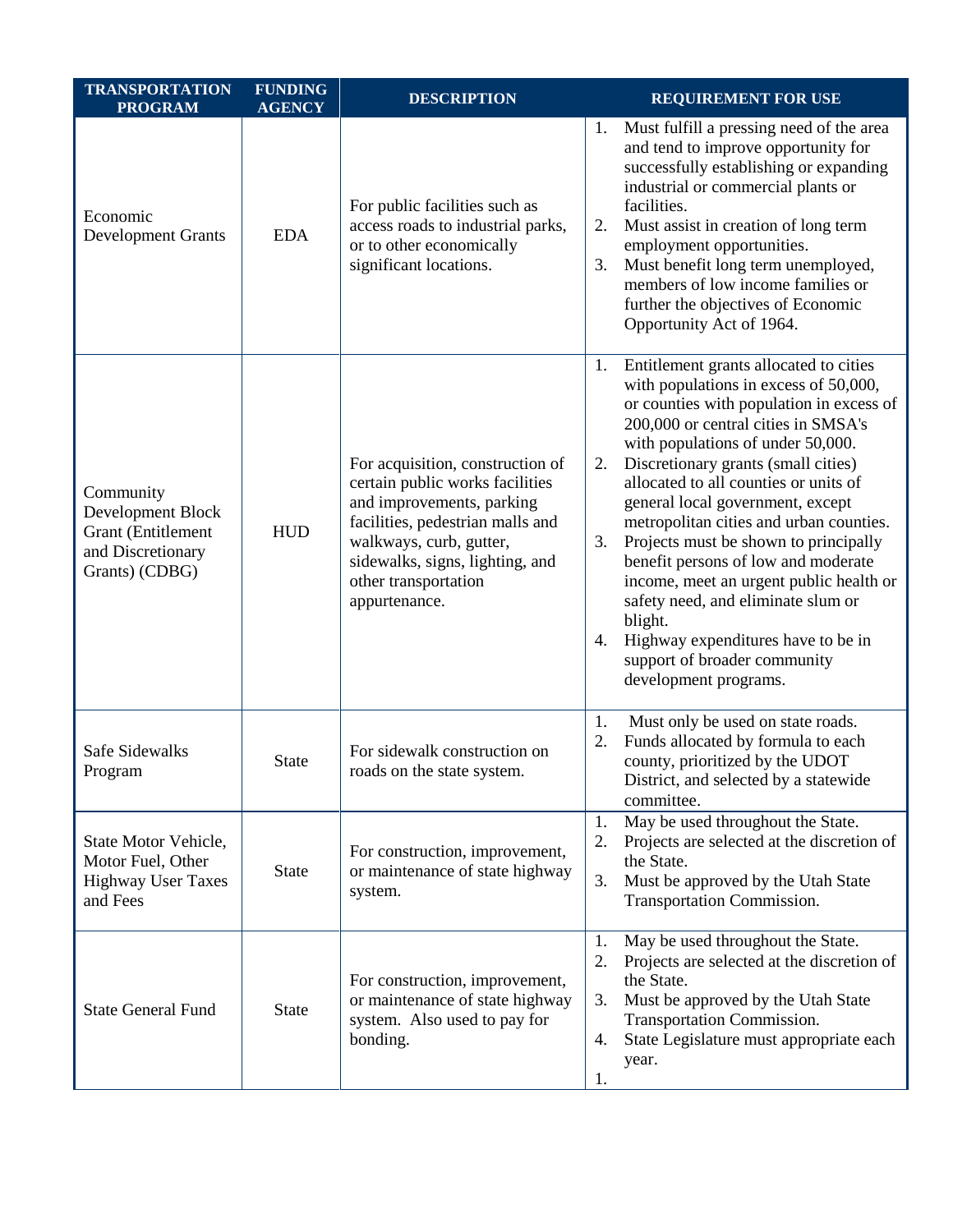| <b>TRANSPORTATION</b><br><b>PROGRAM</b>                            | <b>FUNDING</b><br><b>AGENCY</b> | <b>DESCRIPTION</b>                                                                                                                                                                                                                                                                                                                                                    | <b>REQUIREMENT FOR USE</b>                                                                                                                                                                                                                                                                                                                                                                                                                                                                               |
|--------------------------------------------------------------------|---------------------------------|-----------------------------------------------------------------------------------------------------------------------------------------------------------------------------------------------------------------------------------------------------------------------------------------------------------------------------------------------------------------------|----------------------------------------------------------------------------------------------------------------------------------------------------------------------------------------------------------------------------------------------------------------------------------------------------------------------------------------------------------------------------------------------------------------------------------------------------------------------------------------------------------|
| Transportation<br>Investment Fund /<br>Centennial Highway<br>Funds | <b>State</b>                    | The Centennial Highway Fund<br>is an 11-year allocation of state<br>and federal money that funds<br>major highway projects not<br>funded by the Transportation<br>Fund and specifically for use in<br>transportation expansion<br>projects.                                                                                                                           | Forty-three specific projects were<br>1.<br>identified to receive portions of this<br>funding, the most prominent being the<br>I-15 reconstruction in Salt Lake<br>County.<br>The funds for the Centennial Highway<br>2.<br>Program were originally allocated for<br>projects starting in 1997 and ending in<br>2007.<br>3.<br>Prioritized by the Transportation<br>Commission, only to pay the costs of<br>construction, major reconstruction, or<br>major renovation to state and federal<br>highways. |
| Transportation<br><b>Investment Funds</b>                          | <b>State</b>                    | The Transportation Investment<br>Fund contains revenue from<br>voluntary contributions and<br>legislative<br>appropriations. These funds are<br>used for maintenance,<br>construction and reconstruction<br>of state and federal highways.<br>UDOT and the Transportation<br>Commission develop the<br>prioritization process to identify<br>and select the projects. | May be used throughout the State.<br>1.<br>Must be identified and come from the<br>2.<br>prioritization selection process.<br>Must be in the first phase of the current<br>3.<br>Regional Transportation Plan (RTP).                                                                                                                                                                                                                                                                                     |
| Critical Highway<br>Needs Fund (CHNF)                              | <b>State</b>                    | 2007 Utah Legislative Session,<br>House Bill 314 created the<br>Critical Highway Needs Fund.<br>Revenue in this fund comes<br>from voluntary contributions,<br>legislative appropriations, and<br>sales and use taxes. It can be<br>used for purchasing right-of-<br>way, maintenance, construction,<br>and reconstruction of state and<br>federal highway.           | This fund is used on various transportation<br>projects throughout the state as<br>determined by UDOT, the<br>Transportation Commission, and the<br><b>Executive Appropriations Committee.</b><br>Eligible projects must be a high priority due<br>to growth in the area, address a critical<br>access need due to commercial and<br>energy development, alleviate<br>congestion, and be a necessary alternate<br>route for I-15 reconstruction.                                                         |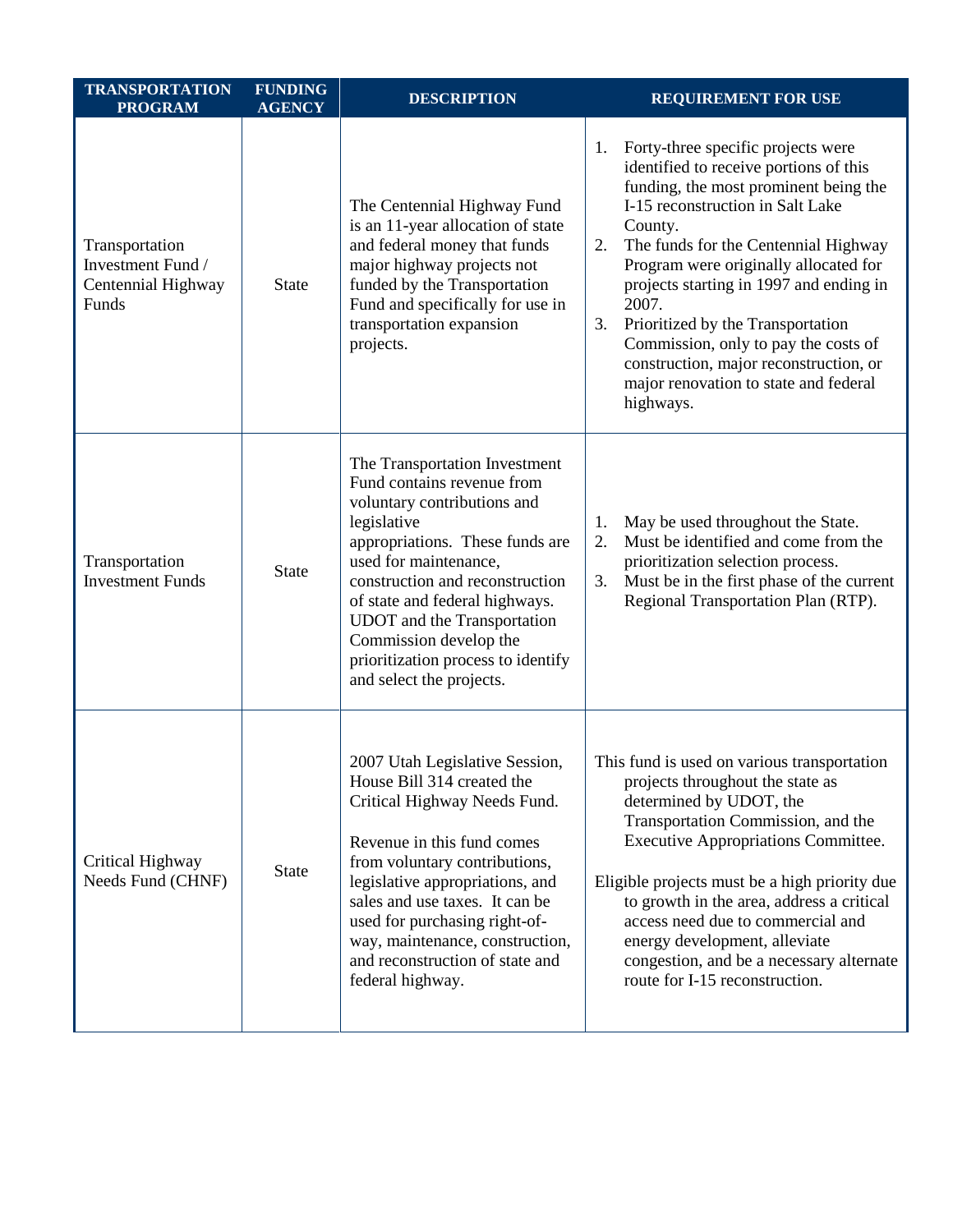| <b>TRANSPORTATION</b><br><b>PROGRAM</b>                  | <b>FUNDING</b><br><b>AGENCY</b> | <b>DESCRIPTION</b>                                                                                                                                                                                                                                                                                                                                             | <b>REQUIREMENT FOR USE</b>                                                                                                                                                                                                                                                                                                                |
|----------------------------------------------------------|---------------------------------|----------------------------------------------------------------------------------------------------------------------------------------------------------------------------------------------------------------------------------------------------------------------------------------------------------------------------------------------------------------|-------------------------------------------------------------------------------------------------------------------------------------------------------------------------------------------------------------------------------------------------------------------------------------------------------------------------------------------|
| Highway<br>Construction<br>Program (HCP)                 | <b>State</b>                    | The HCP contains revenue from<br>legislative<br>appropriations. These funds are<br>used for, construction and<br>reconstruction of state and<br>federal highways as assigned by<br>the Transportation<br>Commission. (Once the<br>projects in the current TIP/ STIP<br>are complete the program is<br>finished. Currently, there is no<br>additional funding.) | The projects are intended to be smaller<br>1.<br>in scale and for congestion relief<br>(choke point).<br>May be used for construction and<br>reconstruction of state and federal<br>highways as assigned by the<br>Transportation Commission.                                                                                             |
| <b>Corridor Preservation</b><br>(Revolving Loan<br>Fund) | <b>State</b>                    | Revenues generated through Car<br>Rental Tax. For acquisition of<br>right-of-way to preserve<br>corridors for future<br>transportation projects.                                                                                                                                                                                                               | 1.<br>May be used throughout the State.<br>May be used for state and local<br>2.<br>highway, transit, or other transportation<br>projects.<br>3.<br>Projects are selected by the Utah State<br>Transportation Commission.<br>Sponsors repay the cost to acquire with<br>4.<br>other project funds when project is<br>constructed.         |
| Class B&C Program                                        | <b>State</b>                    | For road improvement projects<br>including construction,<br>improvement or maintenance of<br>city or county streets and<br>highways.                                                                                                                                                                                                                           | Allocation by formula to Cities and<br>1.<br>Counties throughout the State.<br>Projects are selected at the discretion of<br>2.<br>the city or county.<br>Monies used primarily for street<br>3.<br>maintenance.<br>Thirty percent of the funds must be<br>4.<br>used for construction projects or<br>maintenance projects over \$40,000. |
| Special Improvement<br><b>Districts</b>                  | Cities and<br>Counties          | For permanently improving the<br>roadways, curb, gutter, and<br>sidewalks on any city or county<br>road.                                                                                                                                                                                                                                                       | Must be within a special improvement<br>1.<br>district as set up by the County<br>Commission or City Council.<br>The cost of road improvements in any<br>2.<br>special road district except the<br>intersection of roads within such<br>districts shall be assessed upon the lots<br>and lands abutting upon the roads.                   |
| <b>Highway and Transit</b><br><b>Sales Tax</b>           | <b>UTA</b>                      | For support of public transit<br>service in Salt Lake, Davis,<br>Weber, and Tooele Counties.                                                                                                                                                                                                                                                                   | Can be used to pay for operating and<br>1.<br>capital costs of transit service.<br>One half percent sales tax has been<br>2.<br>approved by voters in Salt Lake, Davis,<br>and Weber Counties.<br>3.<br>State law authorization is limited to<br>one half percent.                                                                        |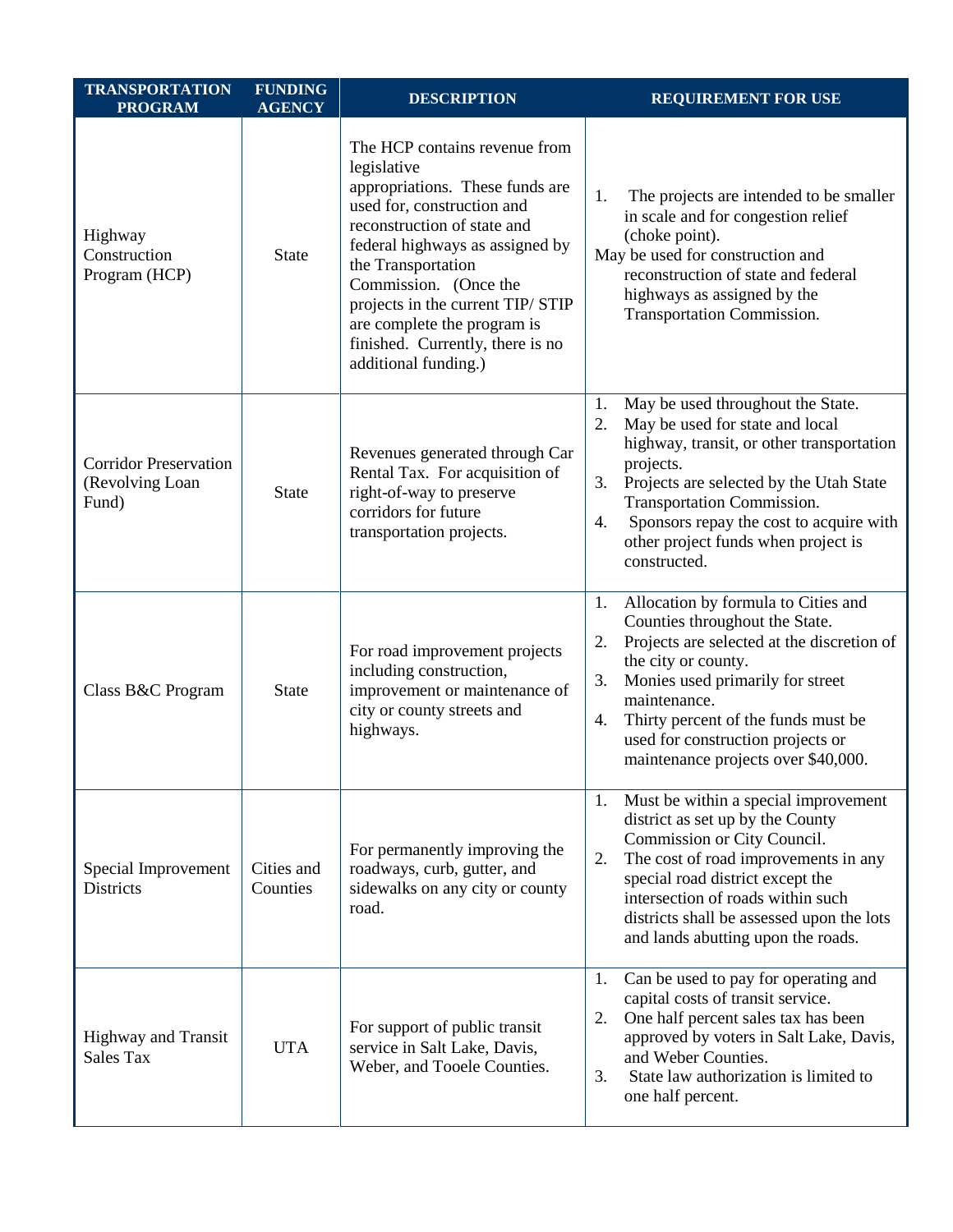| <b>TRANSPORTATION</b><br><b>PROGRAM</b>                     | <b>FUNDING</b><br><b>AGENCY</b>                                 | <b>DESCRIPTION</b>                                                                                                                                                              | <b>REQUIREMENT FOR USE</b>                                                                                                                                                                                                                                                                                                                                                                                                                                                                                                                                                                                                                |
|-------------------------------------------------------------|-----------------------------------------------------------------|---------------------------------------------------------------------------------------------------------------------------------------------------------------------------------|-------------------------------------------------------------------------------------------------------------------------------------------------------------------------------------------------------------------------------------------------------------------------------------------------------------------------------------------------------------------------------------------------------------------------------------------------------------------------------------------------------------------------------------------------------------------------------------------------------------------------------------------|
| <b>Corridor Preservation</b><br>Funds (Registration<br>Fee) | Towns,<br>Cities and<br>Counties                                | This legislation enables counties<br>to increase vehicle registration<br>fees by \$10 per vehicle, with the<br>funds to be used for<br>transportation corridor<br>preservation. | 1.<br>These funds can be used by local<br>governments to acquire properties that<br>are in transportation corridors identified<br>by the WFRC's Regional<br>Transportation Plan.<br>The legislation requires Council of<br>2.<br>Governments (comprised of mayors<br>and elected county officials) to<br>prioritize property acquisition projects.<br>The Utah Department of<br>3.<br>Transportation has responsibility for<br>seeing that the major requirements of<br>the legislation are met, such as<br>compliance with federal property<br>acquisition procedures, and a locally<br>adopted access management plan, or<br>ordinance. |
| <b>Tax Increment</b>                                        | Towns,<br>Cities and<br>Counties                                | For public facility improvements<br>within or adjacent to<br>redevelopment project areas.                                                                                       | Removal of slum and blight with<br>1.<br>redevelopment project area.<br>Must be for public improvements that<br>2.<br>support the redevelopment effort.<br>3.<br>Establishment of redevelopment<br>agency.<br>Identification of a redevelopment<br>4.<br>project area and a specific                                                                                                                                                                                                                                                                                                                                                      |
| <b>Revenue Bonds</b>                                        | Counties,<br>Cities,<br>Towns, $&$<br>Improveme<br>nt Districts | For capital improvement<br>projects which generally<br>produce revenues.                                                                                                        | redevelopment.<br>2.<br>1. Revenue bonds may be issued<br>where the revenue generated from the<br>improvement or other specifically<br>pledged revenues are used to finance<br>the bonds.                                                                                                                                                                                                                                                                                                                                                                                                                                                 |
| Demonstration                                               | <b>FHWA</b>                                                     | For studies, preliminary<br>engineering, construction, etc.<br>for projects designated by<br>Congress.                                                                          | Information relative to eligible<br>1.<br>activities is specified in the project<br>description in the section of the law<br>authorizing it.                                                                                                                                                                                                                                                                                                                                                                                                                                                                                              |
| General Fund                                                | Towns,<br>Cities and<br>Counties                                | For transportation facility<br>improvements ranging from<br>maintenance to new<br>construction.                                                                                 | Major portion of fund is accumulated<br>1.<br>through property taxes.<br>Projects are selected at the discretion of<br>2.<br>the city or county.<br>Funds are generally allocated in<br>3.<br>conjunction with the capital<br>improvements program needs of the<br>municipality.                                                                                                                                                                                                                                                                                                                                                          |